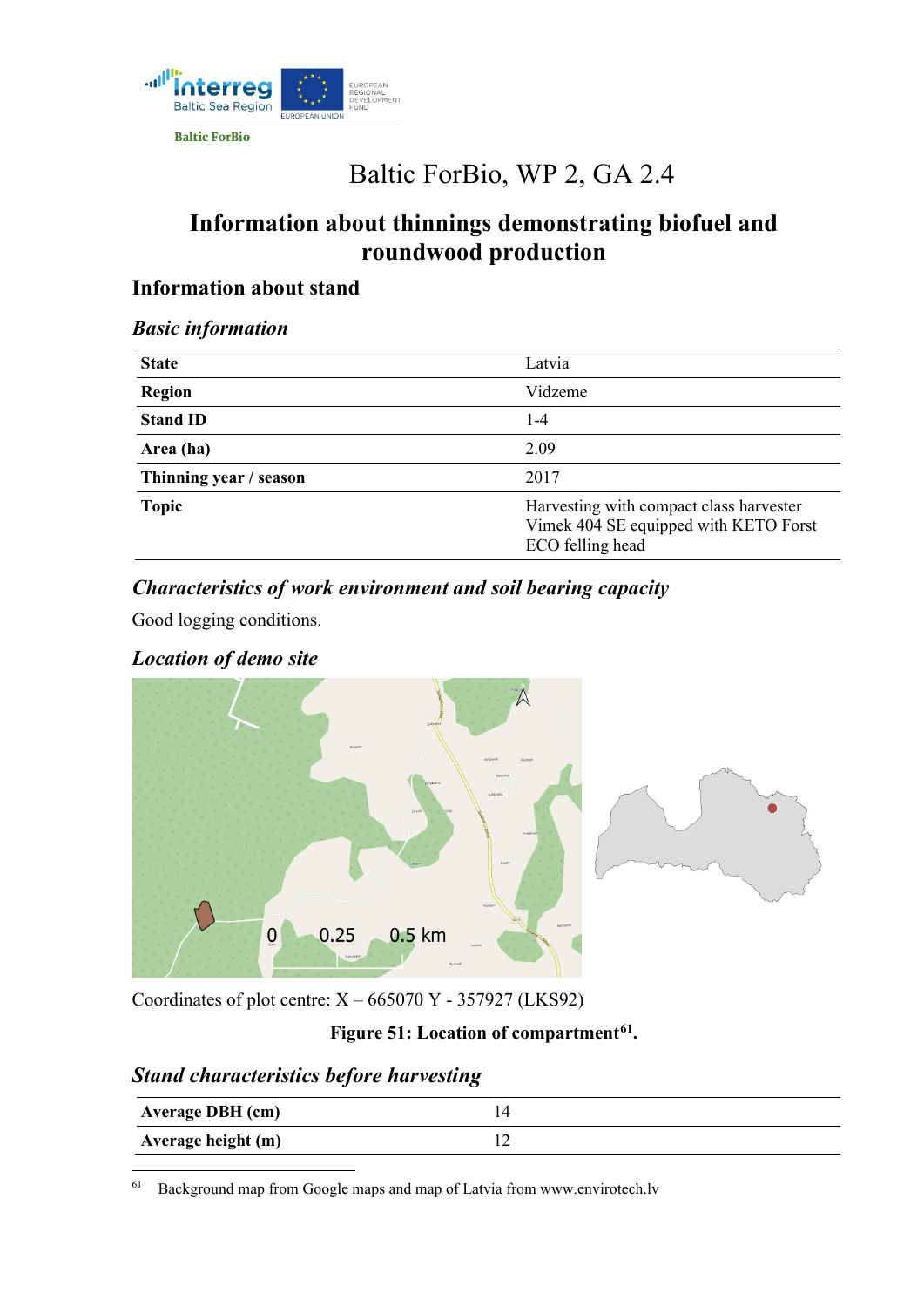

| Number of trees (trees per $ha^{-1}$ ) | 1753            |
|----------------------------------------|-----------------|
| Growing stock $(m^3 \text{ ha}^{-1})$  | 206             |
| <b>Stand composition</b>               | 10P             |
| Stand age during thinning              | 31              |
| <b>Dominant species</b>                | Scots pine      |
| <b>Stand type</b>                      | Dm(Hylocomiosa) |

#### *Stand management targets*

To increase forest value by extraction of damaged and small size trees and to ensure favourable growth conditions in the stand. Harvesting is done so to reduce negative impact to environment (avoid ruts formation, mechanical damages of remaining trees and soil compaction). Small dimension trees should be used for biofuel production and from bigger trees standard roundwood assortments (small logs and pulpwood) should be produced.

#### **Average DBH (cm)** 14 **Average height (m)** 12 **Number of trees (trees per ha-1 )** 946 **Growing stock (m3 ha-1 )** 176 **Stand composition** 10P **Dominant species** Scots pine

#### *Stand characteristics after thinning*

# *Mechanical damages due to thinning*

Not detected.

# *Applied work method in thinning*

Work order considers thinning to minimal basal area or number of trees according to average tree heigth after thinning.

Distance between technological corridors 20 m with "ghost paths" between the corridors, which are used only by harvester.

Logs are located along the technological corridors.

Undergrowth trees are not extracted before mechanized thinning.

The work method applied considers production of standard roundwood assortments and firewood from tops and small dimension trees with at least 3 cm diameter at the top. Harvesting residues in technologic corridors.

Harvesting is done using compact class harvesterVimek 404 SE equipped with KETO Forst ECO felling head (10. Fig.). Harvester is equipped with CAT C2.2T engine (50 kW, 2700 RPM,); harvester width 1.8 m (with large tyres  $- 2.10$  m), length  $- 4.60$  m; MOWI 2046 crane reach distance 4.6 m, weight 400 kg; clearance – 40 cm; harvester weight – 4500 kg.